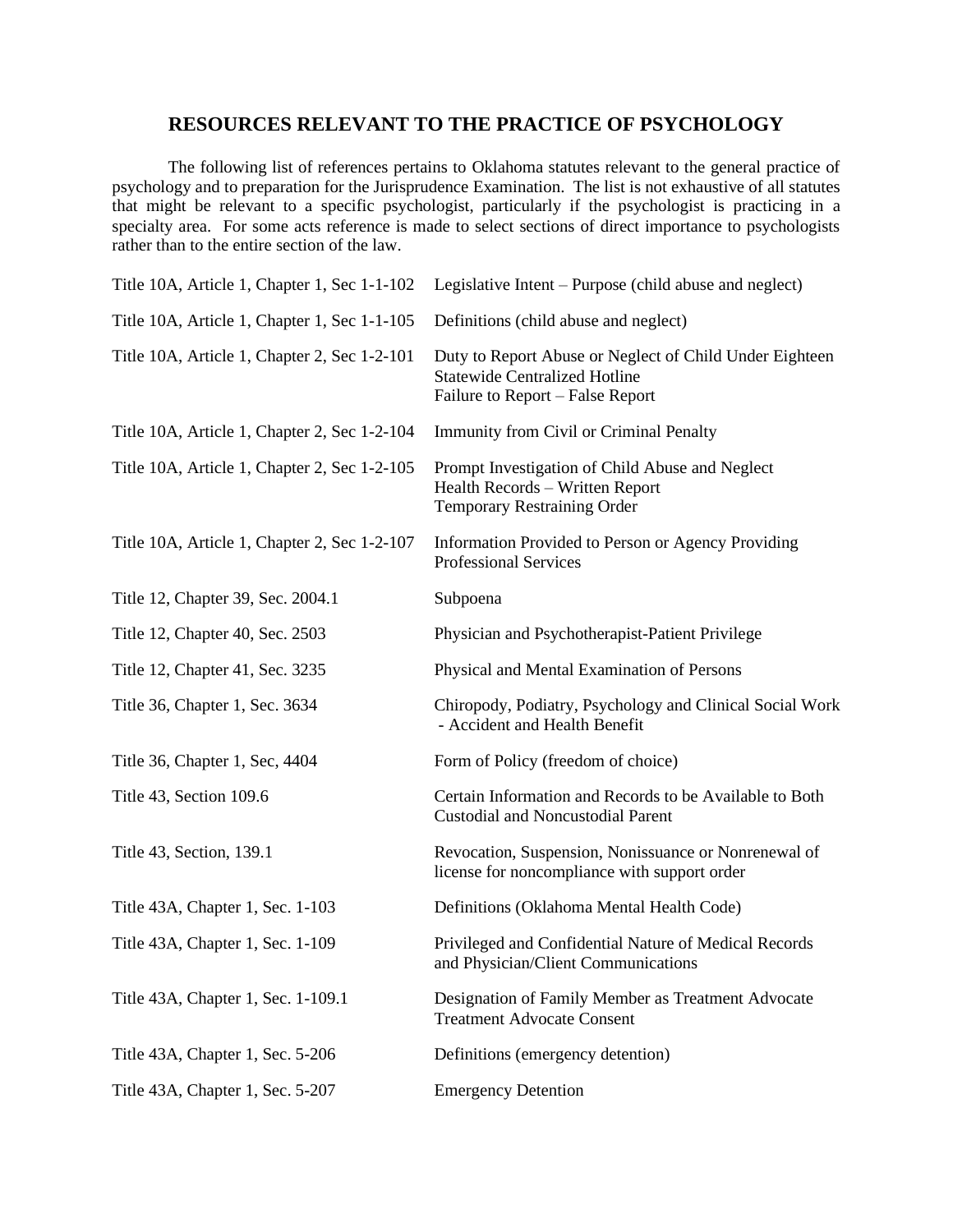## **RESOURCES RELEVANT TO THE PRACTICE OF PSYCHOLOGY – Page 2**

| Title 43A, Chapter 1, Sec. 5-208                                       | Examination of Person in Protective Custody                                                                                                                                     |
|------------------------------------------------------------------------|---------------------------------------------------------------------------------------------------------------------------------------------------------------------------------|
| Title 43A, Chapter 1, Sec. 5-410                                       | Petition to the District Court                                                                                                                                                  |
| Title 43A, Chapter 1, Sec. 5-501<br>through Sec. 5-513                 | Short Title – Public Policy – Legislative Intent<br>(Inpatient Mental Health and Substance Abuse Treatment<br>of Minors Act)                                                    |
| Title 43A, Chapter 1, Sec. 10-101<br>through Sec. 10-111               | Protective Services for the Elderly and Incapacitated Adults Act.                                                                                                               |
| Title 43A, Chapter 1, Sec. 11-101<br>Through Sec. 11-103               | Advance Directives for Mental Health Treatment Act                                                                                                                              |
| Title 59, Chapter 16, Sec. 725.1<br>Sec. 725.2<br>Sec. 725.3           | Use of Words<br>Right to Use Word "Doctor" or Abbreviation Thereof<br><b>Violations of Provisions</b>                                                                           |
| Title 59, Chapter 34, Sec. 1351<br>through Sec. 1376                   | Psychologists Licensing Act                                                                                                                                                     |
| Title 63, Chapter 1, Sec. 1-502.2                                      | Confidential Information - Written Consent<br>Multidisciplinary Advisory Committee<br><b>Violations - Penalties</b>                                                             |
| Title 63, Chapter 54, Sec. 2601<br>Sec. 2602<br>Sec. 2603<br>Sec. 2605 | Definitions<br>Right to Self-Consent Under Certain Circumstances -<br><b>Doctor Patient Privileges</b><br><b>Payment for Services</b><br>Provision of Health Care not Mandatory |
| Title 68, Chapter 1, Sec. 238.1                                        | Application for State License - Tax collection - notification -<br>compliance with State income tax laws                                                                        |
| Title 70, Chapter 1, Sec. 11-107                                       | SCHOOLS - Psychiatric or psychological examination, testing<br>Or treatment and eliciting of certain personal information<br>Prohibited without parental consent                |
| Title 76, Sec. 19                                                      | Access to Medical Records – Copies – Waiver of Privileges                                                                                                                       |
| Title 76, Section 20.1                                                 | Required Standard of Care for Those Engaged in Practice<br>of Healing Arts                                                                                                      |

The full text of these laws can be found at [www.oscn.net](http://www.oscn.net/) click on "Legal Research", then on "Oklahoma Statutes Citationized", and then on "Expand" on the specific Title.

In addition to these specific statutes, all psychologists should know and understand the following:

Psychologists Licensing Act\* Title 59, OS 2003, Sections 1351-1376